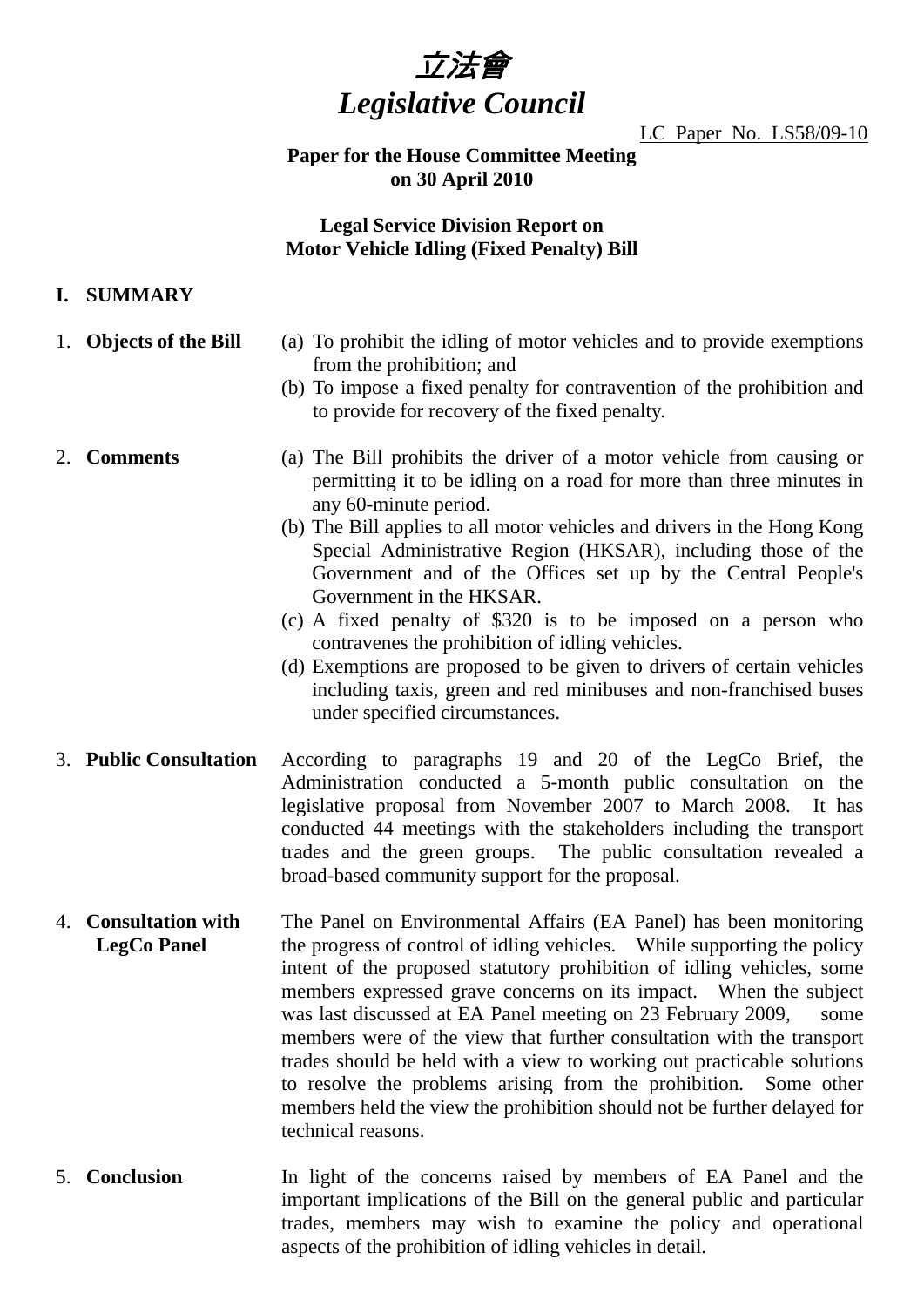# **II. REPORT**

#### **Objects of the Bill**

- (a) To prohibit the idling of motor vehicles and to provide exemptions from the prohibition; and
- (b) To impose a fixed penalty for contravention of the prohibition and to provide for recovery of the fixed penalty.

### **LegCo Brief Reference**

2. EP CR 9/150/27 dated 15 April 2010 issued by the Environmental Protection Department.

#### **Date of First Reading**

3. 28 April 2010.

### **Comments**

4. To tackle the problem of environmental nuisances caused by idling motor vehicles with running engines (idling vehicles), the Chief Executive pledged in the 2007-08 Policy Address that, subject to public consultation, the Government would introduce a statutory prohibition against idling vehicles.

5. The Bill seeks to introduce a scheme for the control of idling vehicles after the Administration completed a 5-month public consultation from November 2007 to March 2008. The major proposals are summarized in the following paragraphs.

### *Prohibition of idling vehicles*

6. The Bill provides that the driver of a motor vehicle must not cause or permit the vehicle to be idling on a road for more than 3 minutes in any 60-minute period (clause 5). For the purposes of the Bill, a motor vehicle is idling if any internal combustion engine forming part of, attached to or situated in or on the vehicle is operating while the vehicle is stationary (clause 4). A person who contravenes clause 5 does not commit an offence but is liable to pay a fixed penalty of \$320 for the contravention. The amount of the fixed penalty may be amended by resolution of the Legislative Council (clause 7).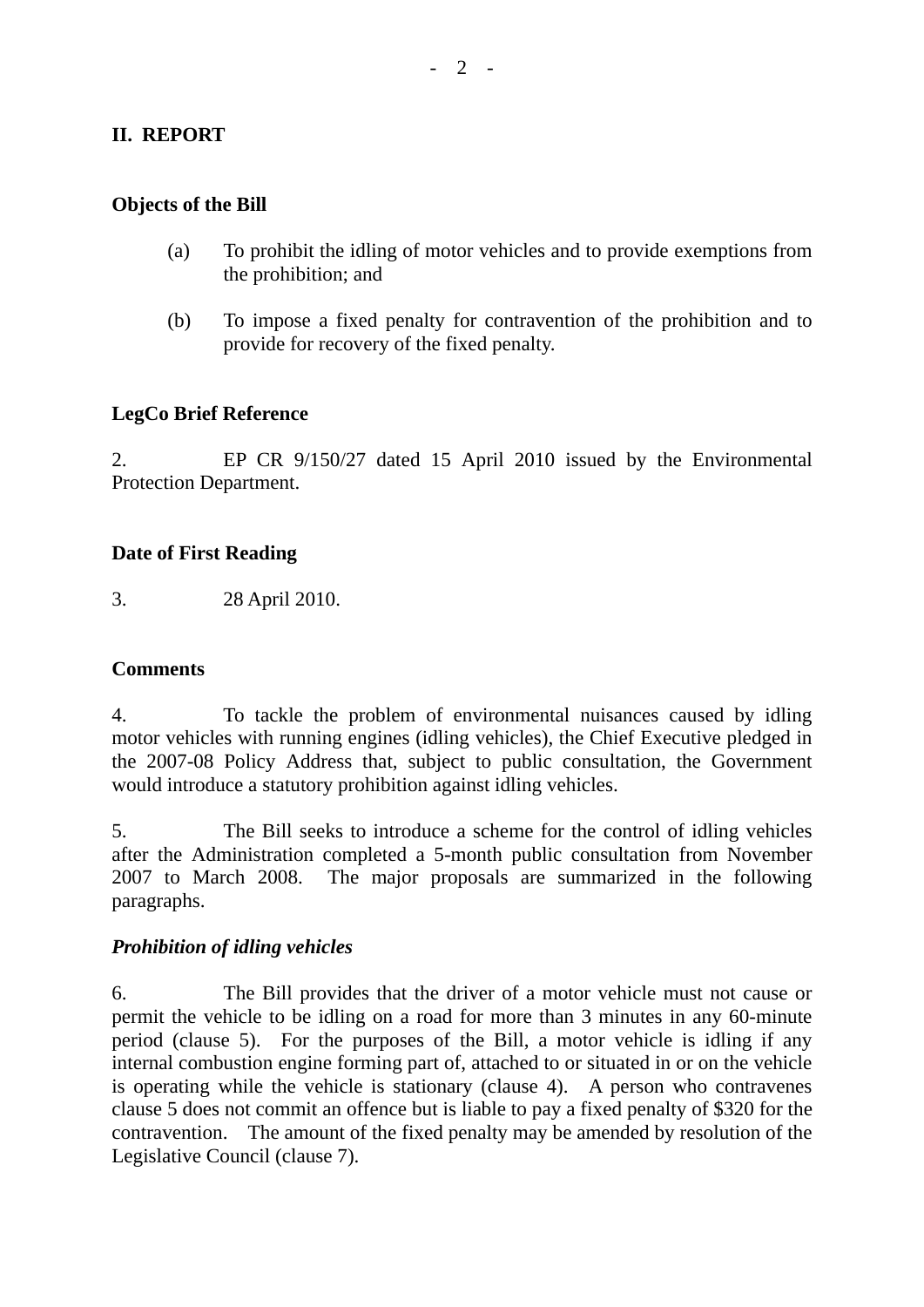7. The Bill applies to all motor vehicles and drivers in the Hong Kong Special Administrative Region (HKSAR), including those of the Government and of the Offices set up by the Central People's Government in the  $HKSAR<sup>1</sup>$  (clause 3).

8. The prohibition on idling vehicle provided in clause 5 does not apply  $\overline{10}$  -

- (a) a driver referred to in Schedule 1 to the Bill; or
- (b) a driver who is exempted, or is in a class of drivers that is exempted by the Director of Environmental Protection (DEP).

## *Schedule 1 Exemptions*

 $\overline{a}$ 

9. The exemptions given to certain drivers are provided in Schedule 1 to the Bill, which include -

- (a) a driver of a motor vehicle that is stationary because of traffic conditions;
- (b) a driver of a motor vehicle who cannot prevent the vehicle from idling because of a mechanical difficulty over which he has no control;
- (c) a driver of a motor vehicle while a passenger is boarding or alighting from the vehicle;
- (d) a driver of a taxi that is within the designated area of a taxi stand or in a queue of taxis any of which is moving into a taxi stand;
- (e) a driver of a green minibus at a green minibus stand if the minibus is the first or second minibus on a particular scheduled service at the stand;
- (f) a driver of a red minibus at a red minibus stand if the minibus is the first or second red minibus at the stand, any passenger is on board or the minibus is immediately behind another red minibus at the stand that has any passenger on board;
- (g) a driver of a non-franchised bus that has any passenger on board;

<sup>&</sup>lt;sup>1</sup> "Offices set up by the Central People's Government in the Hong Kong Special Administrative Region", as defined in section 3 of the Interpretation and General Clauses Ordinances (Cap. 1), means -

<sup>(</sup>a) the Liaison Office of the Central People's Government in the HKSAR;

<sup>(</sup>b) the Office of the Commissioner of the Ministry of Foreign Affairs of the People's Republic of China in the HKSAR; and

<sup>(</sup>c) the Hong Kong Garrison of the Chinese People's Liberation Army.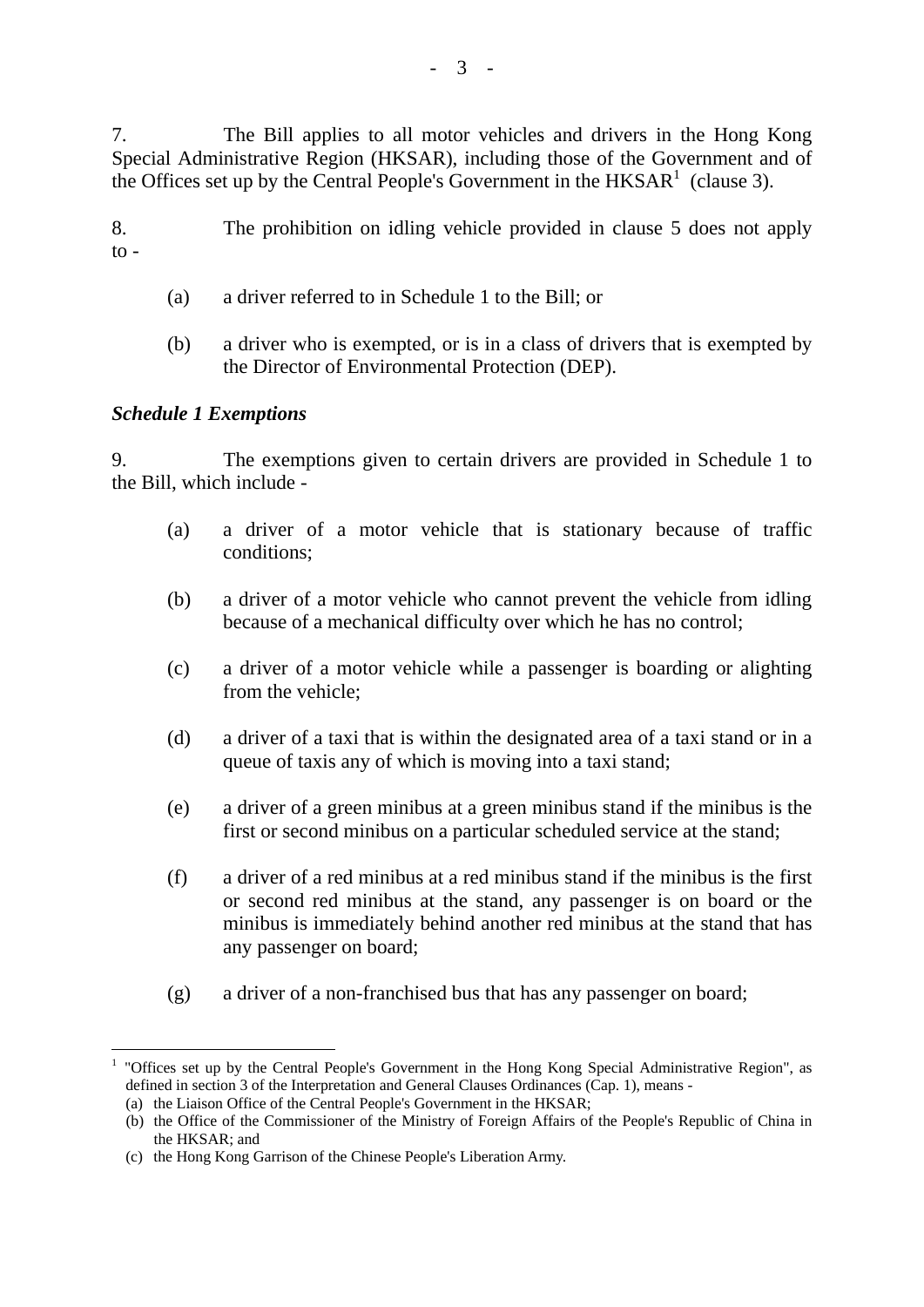- (h) a driver of a medical, emergency or law enforcement vehicle if idling the vehicle is necessary for conducting an operational activity (including a training activity) for or related to medical, emergency or law enforcement purposes;
- (i) a driver of a motor vehicle who is assisting in an emergency or accident if idling the vehicle is necessary for that purpose;
- (j) a driver of a motor vehicle for a specified body (e.g. the Agriculture, Fisheries and Conservation Department) if the vehicle is carrying any live animals and the idling is necessary for conducting an operational activity or protecting public health;
- (k) a driver of a security transit vehicle if idling the vehicle is necessary for providing armoured transportation services;
- (l) a driver of a motor vehicle of the Hong Kong Garrison of the Chinese People's Liberation Army if idling the vehicle is necessary for conducting an operational activity (including a training activity) of the Garrison;
- (m) a driver of a motor driver if the vehicle is lawfully designed primarily for a purpose other than the carriage of the driver, any passengers and their personal effects and idling the vehicle is necessary for a purpose for which the vehicle is primarily designed; and
- (n) a driver of a motor vehicle if idling the vehicle is necessary for emissions testing or for carrying out on the vehicle any maintenance, repairs or other works that are necessary to enable the vehicle to be removed without undue delay.

10. Clause 32 provides that the Secretary for the Environment (the Secretary) may, by notice published in the Gazette, amend Schedule 1 (this means that the amendment will be subject to the scrutiny the Legislative Council under section 34 of Cap. 1).

# *Exemptions by DEP*

11. The DEP may exempt a driver or a class of driver from the prohibition against idling vehicle under clause 5 subject to any conditions he thinks fit. If DEP exempts a driver, he must give the driver written notice of the exemption. If DEP exempts a class of drivers, he must publish notice of the exemption in the Gazette. Such notice of exemption is not subsidiary legislation (clause 6).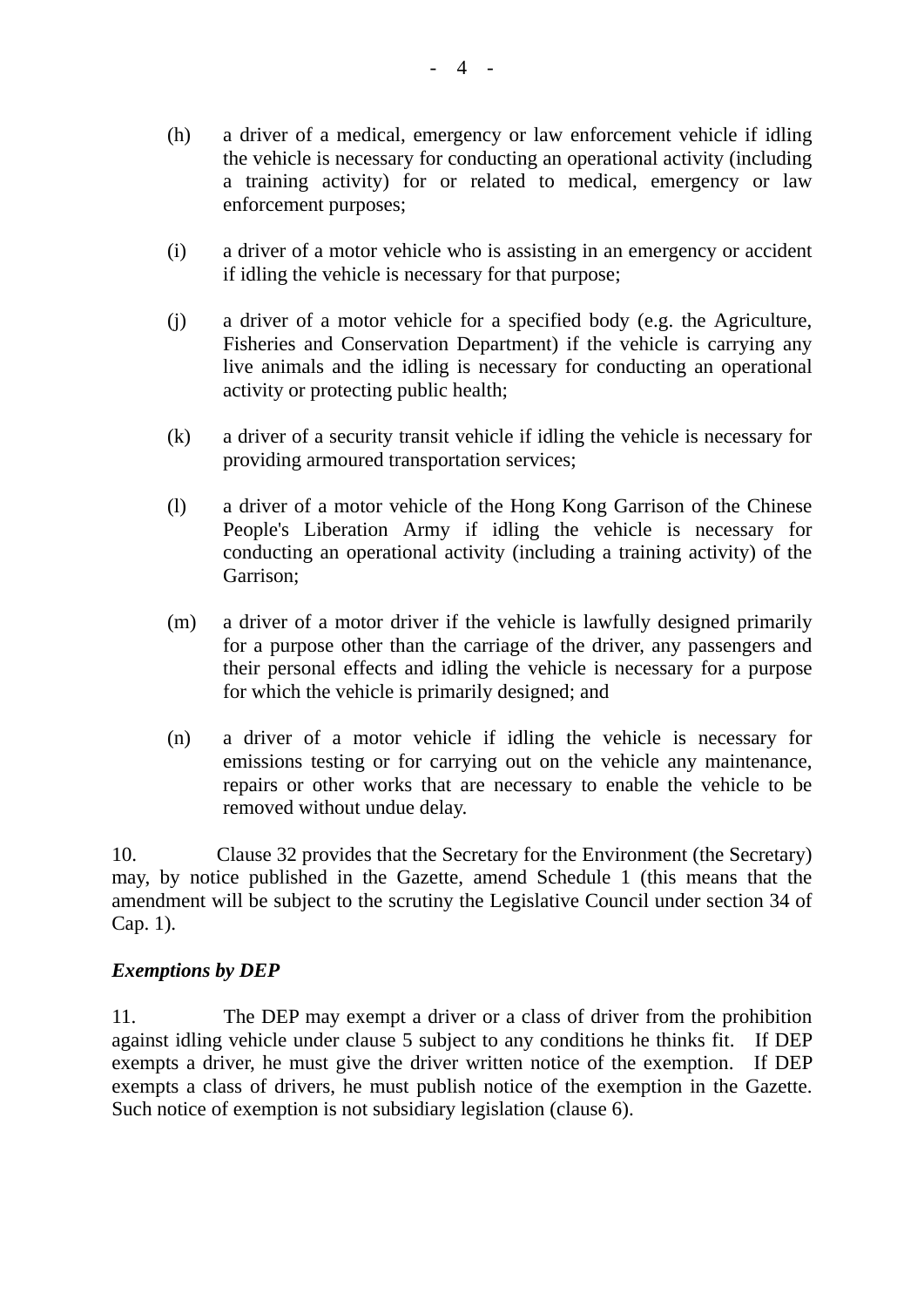## *Fixed Penalty System*

12. Part 3 of the Bill seeks to provide a system of fixed penalty to enforce the prohibition of idling vehicles. The fixed penalty of \$320 is same as that for illegal parking under the Fixed Penalty (Traffic Contraventions) Ordinance (Cap. 237). According to paragraph 10 of the LegCo Brief, the enforcement procedure is largely modelled on Cap. 237, the Fixed Penalty (Public Cleanliness Offences) Ordinance (Cap. 570) and the Fixed Penalty (Smoking Offences) Ordinance (Cap. 600).

13. Under clause 8 of the Bill, if an authorized officer has reason to believe that a person is contravening or has contravened the idling prohibition, he may give a fixed penalty notice to the driver personally or by affixing it to the motor vehicle. The list of authorized officers is provided in Schedule 2 to the Bill, which comprises Traffic Warden, Senior Traffic Warden, Environmental Protection Inspector, Senior Environmental Protection Inspector and Chief Environmental Protection Inspector. The DEP may serve a demand notice on a person if he fails to pay a fixed penalty within 21 days after being given a fixed penalty notice. The demand notice will demand payment of the fixed penalty within 10 days after the date of service of the demand notice (clause 11). If the demand notice is not acted upon, the Secretary for Justice may apply to a magistrate for an order for that person to pay the fixed penalty, an additional penalty equal to the amount of the fixed penalty and \$300 by way of costs (clause 13(2))

14. Members may refer to the operation details of the proposed fixed penalty system as provided by the Administration in Annex B to the LegCo Brief.

# *Commencement*

15. If enacted, the Bill shall come into operation on a day to be appointed by the Secretary by notice published in the Gazette.

# **Public Consultation**

16. According to paragraphs 19 and 20 of the LegCo Brief, the Administration conducted a 5-month public consultation on the legislative proposal from November 2007 to March 2008. The Administration conducted 44 meetings with the stakeholders, including the Advisory Council on the Environment, all the 18 Districts Councils, the transport trades, green groups, professional bodies and other relevant parties. The Administration also carried out telephone surveys and invited discussion at the Public Affairs Forum to gauge the views of the general public. According to the Administration, the public consultation revealed a broad-based community support for the proposal. The Bill has taken on board many of the suggestions received during the public consultation and seeks to strike a balance